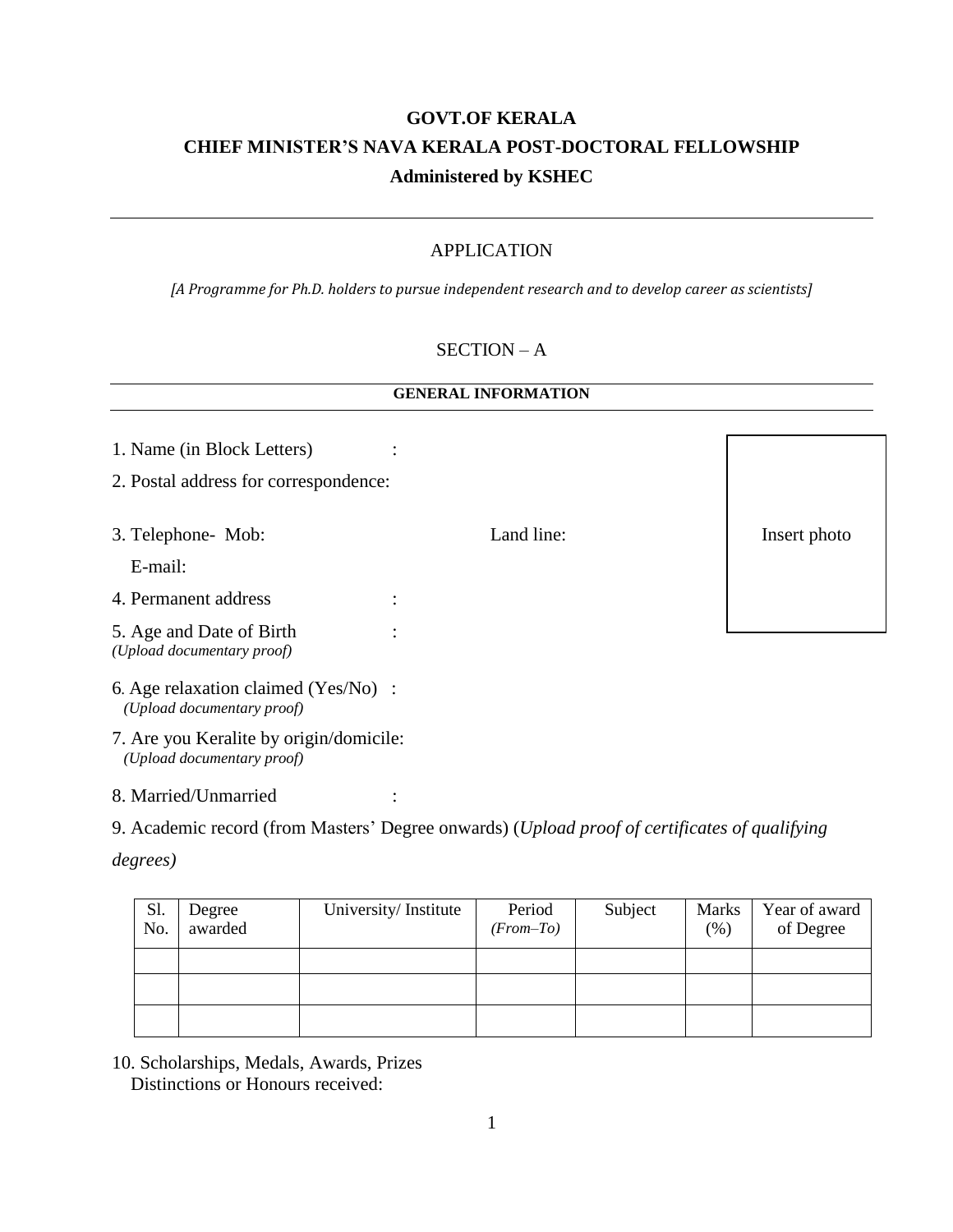- 11. Whether passed NET/GATE/ICAR/ICMR/KSCSTE/ICHR Research Fellowship: If yes, indicate Name of the Examination, Year and Rank:
- 12. Give details of previous employment, if any: (*Upload copies of experience certificate issued by the competent authority*)

| Sl.<br>No. | Name of the<br><b>Employer</b> | <b>Designation</b> | <b>Duration</b> | <b>Nature of work</b> |
|------------|--------------------------------|--------------------|-----------------|-----------------------|
|            |                                |                    |                 |                       |
|            |                                |                    |                 |                       |

13. Give details of research experience, if any:(*Upload documentary proof*)

| Sl.<br>No. | <b>Name of Institution</b> | <b>Designation</b> | <b>Duration</b> | <b>Nature of work</b> |
|------------|----------------------------|--------------------|-----------------|-----------------------|
|            |                            |                    |                 |                       |
|            |                            |                    |                 |                       |

14. (a) Research output: (*Numbers only*)

| <b>Publications in Peer</b><br>reviewed Journals (in<br><b>SCI/Scopus)</b> |               | <b>Seminar/Conference</b><br>proceedings |               | <b>Books</b> | <b>Chapters</b> |
|----------------------------------------------------------------------------|---------------|------------------------------------------|---------------|--------------|-----------------|
| <b>National</b>                                                            | International | National                                 | International |              |                 |
|                                                                            |               |                                          |               |              |                 |

(b) Details of Research Publications in SCI/Scopus journals: *(upload best 3 recent publications)*

| <b>Sl. No.</b> | Author(s) Title of the paper<br>published | Name of the Journal/<br><b>Year, Volume</b> | <b>Citations</b><br>received | <b>Current impact</b><br>factor of the<br>journal |
|----------------|-------------------------------------------|---------------------------------------------|------------------------------|---------------------------------------------------|
|                |                                           |                                             |                              |                                                   |
|                |                                           |                                             |                              |                                                   |
|                |                                           |                                             |                              |                                                   |

(c) Details of patents (if any):

| Sl. No. | <b>National</b> | <b>International</b> | Year |
|---------|-----------------|----------------------|------|
|         |                 |                      |      |
|         |                 |                      |      |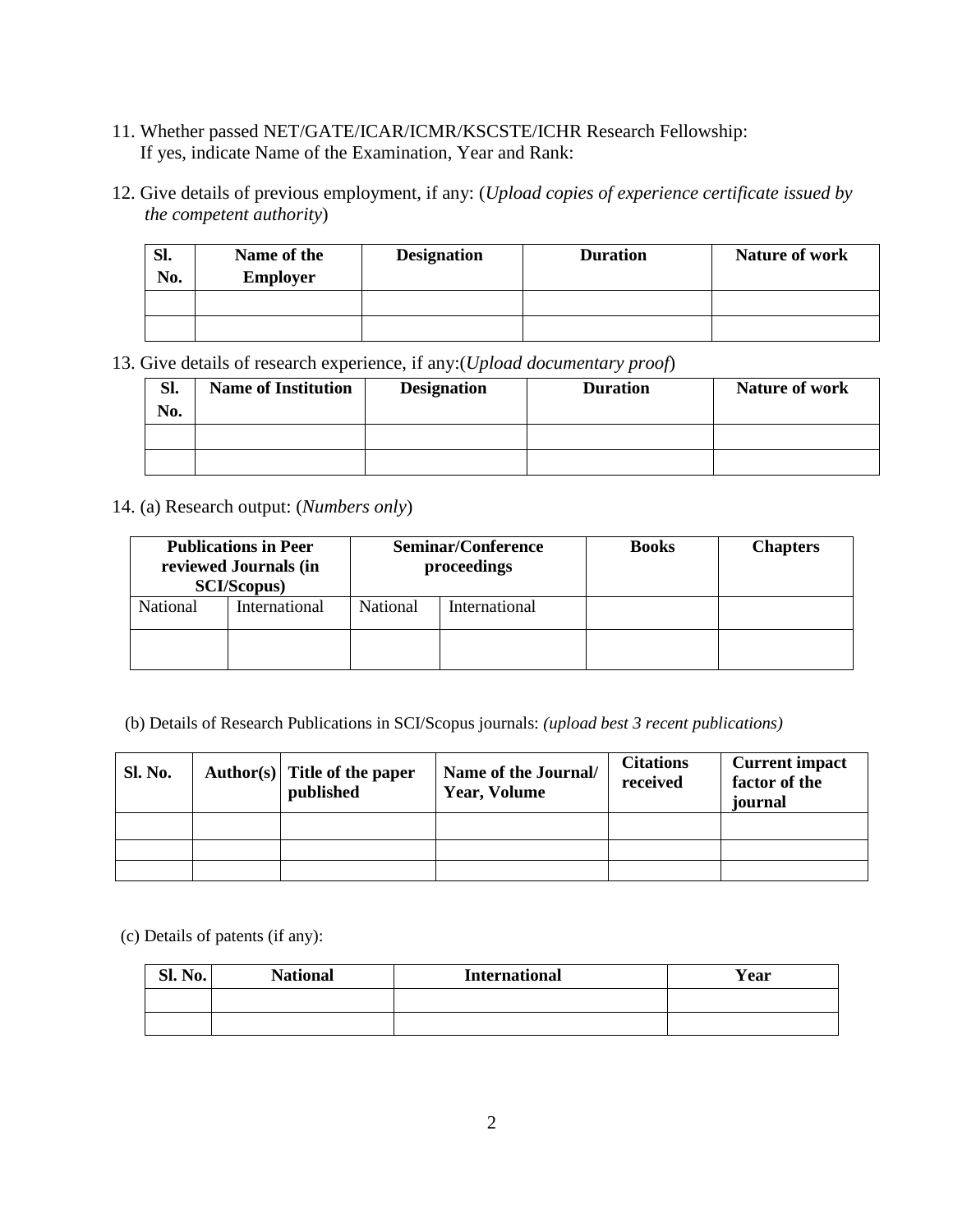15. Details of Ph.D work

- (i) Title of the Ph.D thesis:
- (ii) Outcome of the work:

(iii) Name of the R&D Institute/University Dept./College where you have done the Ph.D Work:

(iv) Date of award of Ph.D:

16. Are you currently doing Post-Doctoral Research of any funding agency, if yes give details:

17. Research fellowship received (if any):

| Name of    | <b>Sponsoring</b> |      | <b>Duration</b> | Fellowship<br><b>Amount</b> |
|------------|-------------------|------|-----------------|-----------------------------|
| fellowship | agency            | From | ĽО              |                             |
|            |                   |      |                 |                             |
|            |                   |      |                 |                             |

18. Name and address of two referees from whom the testimonials are attached (*one shall be your Ph.D guide*)

1. …………………………………………………………..

2. …………………………………………………………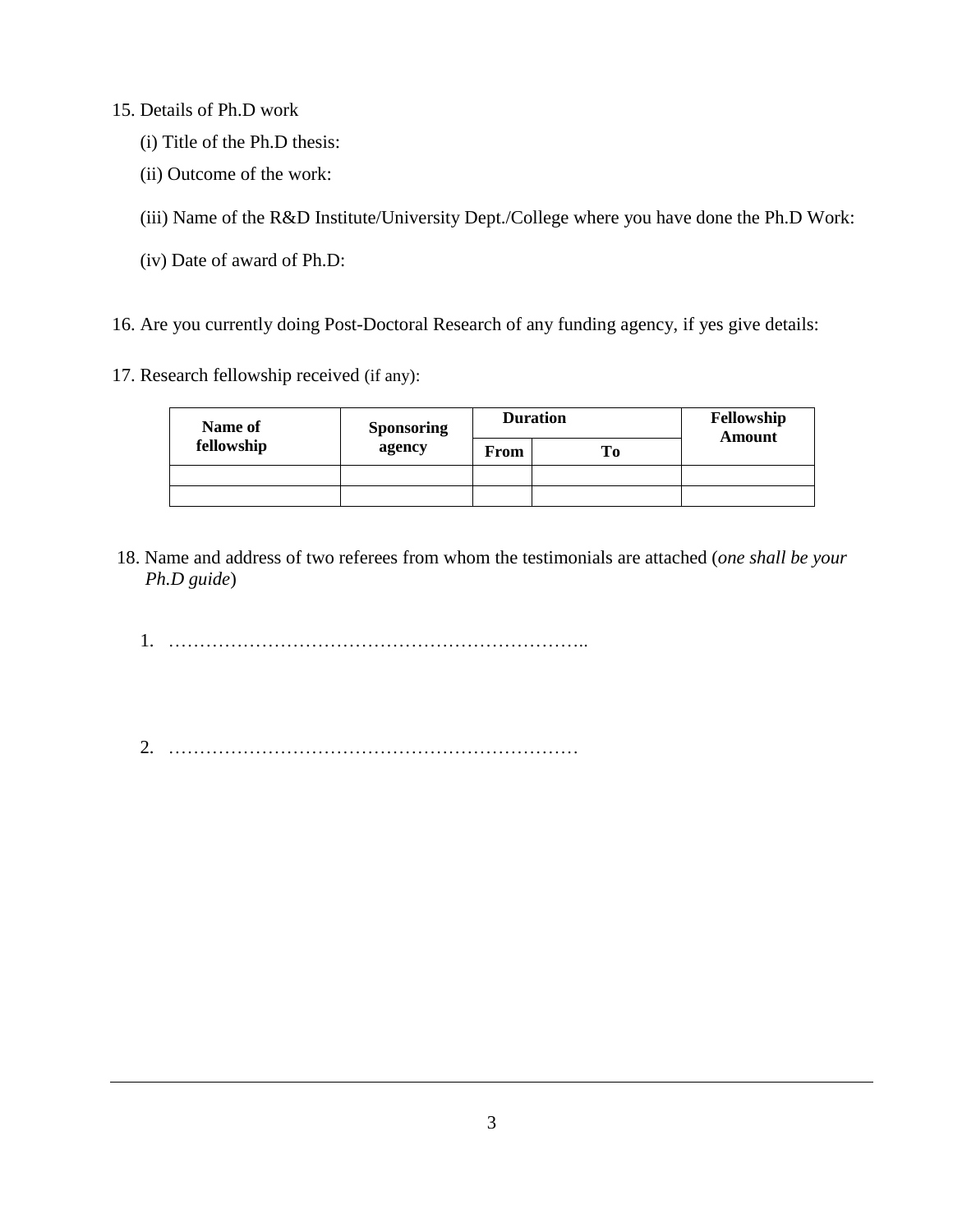## SECTION – B

## **DETAILS OF THE R&D PROJECT**

## **I. Project Profile**

- 1. Title of the proposed research project:
- 2. Broad subject area:
- 3. Institution where work is proposed to be carried out:*(Name, address, Tel No., e-mail etc.) [i. The candidate should choose an institution other than their Ph.D. research Centre. ii. The Research Centre should belong to the category of R&D institutions (National/State level)/ University Departments]*

# **II**. **Technical Information of the Project Proposal shall include the following titles (Each title preferably within 200 words)**

- 1. Research Question (An outline of the research proposed to be carried out) :
- 2. Expected outcome
- 3. Significance of the expected outcome with respect to the latest developments in the field and its utility if any specific to the socio-economic or developmental scenario of the State of Kerala